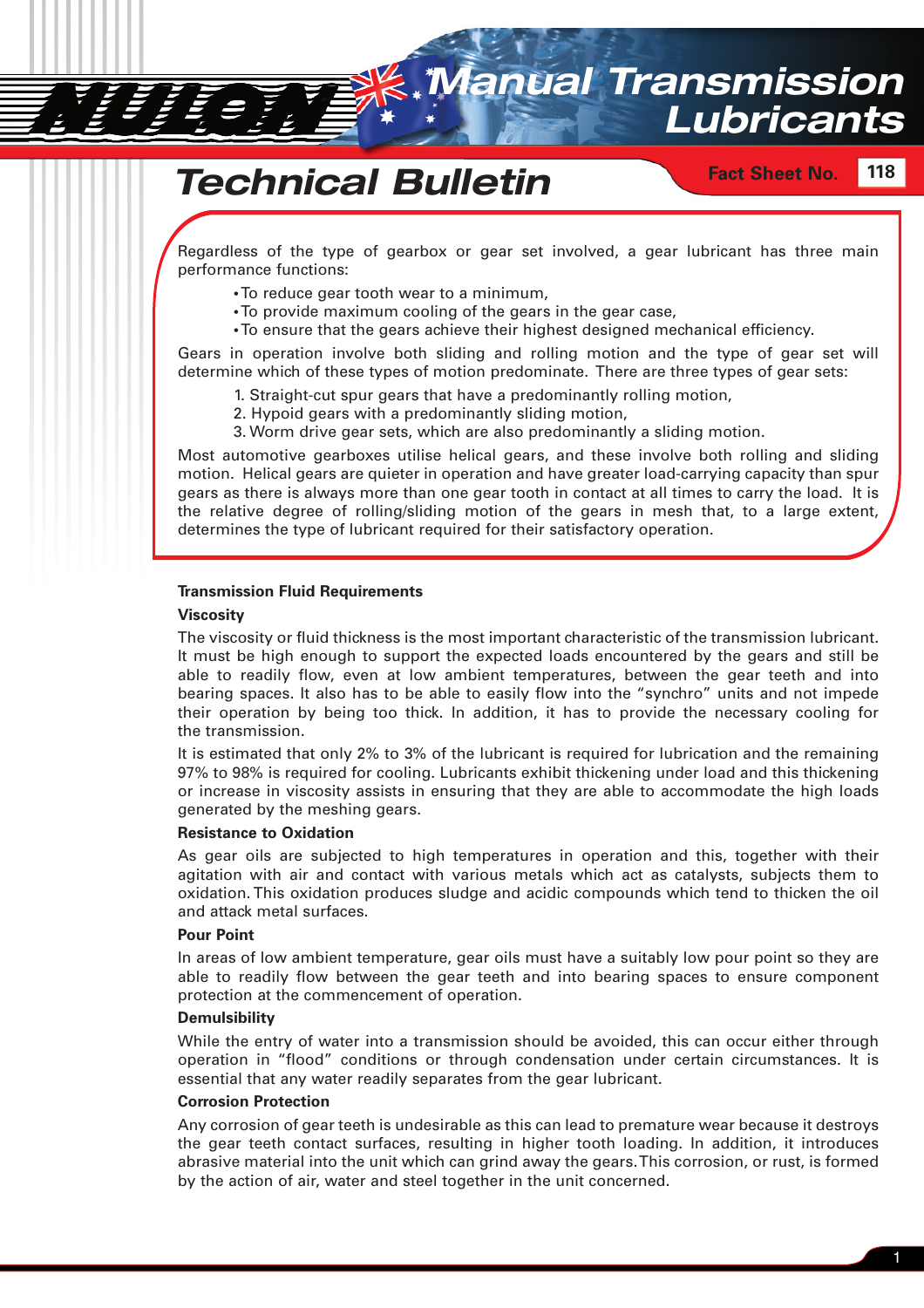

# **Anti Foam**

Foam formation in a gear lubricant has two detrimental effects. Any foam formed has poor loadcarrying capabilities, and hence wear of the gear teeth can increase. In addition, foam increases the possibility of oxidation as it intimately mixes air with the lubricant.

#### **Viscosity Grades**

As already mentioned, correct viscosity for automotive transmissions is vitally important. If the lubricant is too low in viscosity (oil too thin) it may not provide sufficient film thickness to carry the applied loads, resulting in metal to metal contact and possible gear failure. On the other hand, if the viscosity is too high (oil too thick), then channelling may occur and the lubricant will not flow into the critical areas between the gear teeth and into bearing spaces. In addition, too high a viscosity can result in the lubricant producing a cushioning effect in the gearbox "synchros" and preventing their correct action.

The viscosity grades for manual transmission oils are determined by the Society of Automotive Engineers (SAE) and are outlined in the table below.

| <b>SAE Grades</b> | Viscosity mm <sup>2</sup> /s @ 100°C |                |
|-------------------|--------------------------------------|----------------|
|                   | min.                                 | max.           |
| 75W               | 4.1                                  | no requirement |
| 80W               | 7.0                                  | no requirement |
| 85W               | 11.0                                 | no requirement |
| 90                | 13.5                                 | 24             |
| 140               | 24.0                                 | < 41           |
| 250               | 41.0                                 | no requirement |

# **Performance Classification**

The API (American Petroleum Institute) GL Service Classification was developed to outline the performance of gear oils. This system classifies gear oils from GL-1 (the least demanding service) through to GL-6 (the most demanding service) according to their required performance, and it is widely accepted by the automotive industry. A brief outline of the API GL Classification follows.

- **API GL-1** Designates the type of service of manual transmissions operating under mild conditions, with low gear tooth pressures and minimum sliding action. This service is generally satisfied by the use of oils that do not contain antiwear or EP additives.
- **API GL-2** Designates the type of service of automotive worm drive axles operating under conditions of load and sliding velocities such that GL-1 lubricants will not afford the necessary protection to the gears. GL-2 lubricants usually contain antiwear or very mild EP additives, which afford protection for worm gears.
- **API GL-3** Designates the type of service of manual transmissions and spiral bevel axles operating under moderately severe conditions of load and speed. GL-3 lubricants are usually fortified with antiwear additives as they require load-carrying capacity greater than GL-1. API CC or CD quality engine oils of the appropriate viscosity are often specified for GL-3 service.
- **API GL-4** Designates the type of service of spiral bevel and hypoid gears operating under moderate speeds and loads. These oils are not as heavily fortified as GL-5 oils and are used in selected manual transmissions and transaxle applications.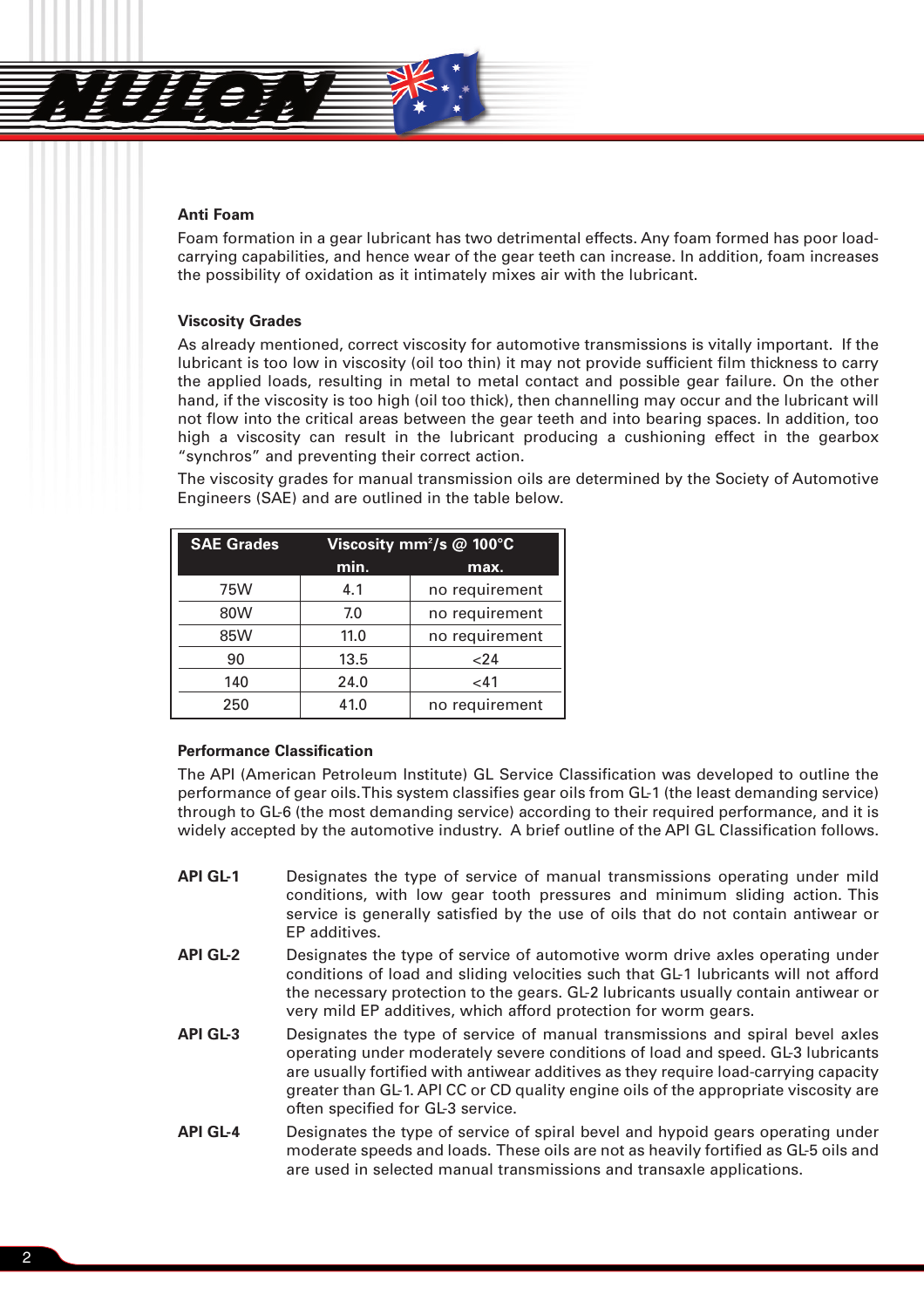**118**

- **API GL-5** Designates the type of service of hypoid automotive rear axles where the degree of offset of the pinion contributes to high sliding loads at high speed and/or high torque conditions. These oils are highly fortified to provide wear protection for the hypoid axle assemblies. Where these axles are also fitted with limited slip differentials the additional frictional requirements for these units are defined by the axle manufacturer.
- **API GL-6** Designates the type of service of hypoid gears with very high pinion-offset. Such designs typically require additional protection against scoring above that afforded by GL-5 oils.

In addition to the API GL Classification, the Original Equipment Manufacturers (OEMs), who often have their own specifications, also determine gear oil performance requirements. The US Military authorities also define gear oil performance with their MIL-L-2105 specifications. MIL-L-2105 equates to API GL-4, and MIL-L-2105B equates to API GL-5. The latest MIL-L-2105D specification is for multigrade gear oils, now coming into service.

# **Future Trends**

With improved manufacturing techniques, gearboxes are becoming smaller in size as the internal components are manufactured to closer tolerances. Five-speed units are now common, and six-speed gearboxes are appearing. Generally these closer tolerances require thinner or lower viscosity lubricants to allow satisfactory operation of the synchro units to ensure smooth gear changes. The trend is also for gearboxes to be filled-for-life as in many instances they are no longer fitted with drain plugs. The various specifications that cover gear oil performance are also under review to reflect the requirements of the lubricant to meet these new criteria. Many OEMs are now specifying automatic transmission fluids for use in manual transmissions and this trend will continue as low-viscosity fluids create less drag, which equates to better fuel efficiency.

# **Selection of Gear Lubricants**

There is no simple rule when it comes to the selection of a gear lubricant for an automotive gearbox. The design of the box (its size, whether conventional synchromesh, transaxle, or 4WD), the expected vehicle operation (high speed, off-road), ambient operating temperatures, type of shift mechanism, etc., all contribute to the determination of the type of lubricant required. In all cases, the only way to ensure satisfactory operation is to refer to the manufacturer's specifications for the correct grade of lubricant and the correct drain interval.

# **QUESTIONS & ANSWERS**

- **Q. I recently changed the oil in my gearbox and now my gears grate when changing. Why is this?**
- **A.** Obviously you have chosen an incorrect lubricant. Either the viscosity is too high, or the performance spec is incorrect. For example, if API GL-4 is specified and you have used API GL-5 this problem can occur. To overcome this problem you need to change to the correct viscosity/performance spec lubricant.

# **Q. Why do I have difficulty changing from 1st to 2nd gear when my car is cold?**

**A.** This very common complaint is due to the fact that, when cold, the viscosity of the lubricant is high (thick) and this creates drag which affects the operation of the synchro rings. As the oil warms up the problem disappears. Check to make sure you are using the correct grade and viscosity lubricant. Adding Nulon G70 Gearbox & Differential Treatment generally alleviates this problem.